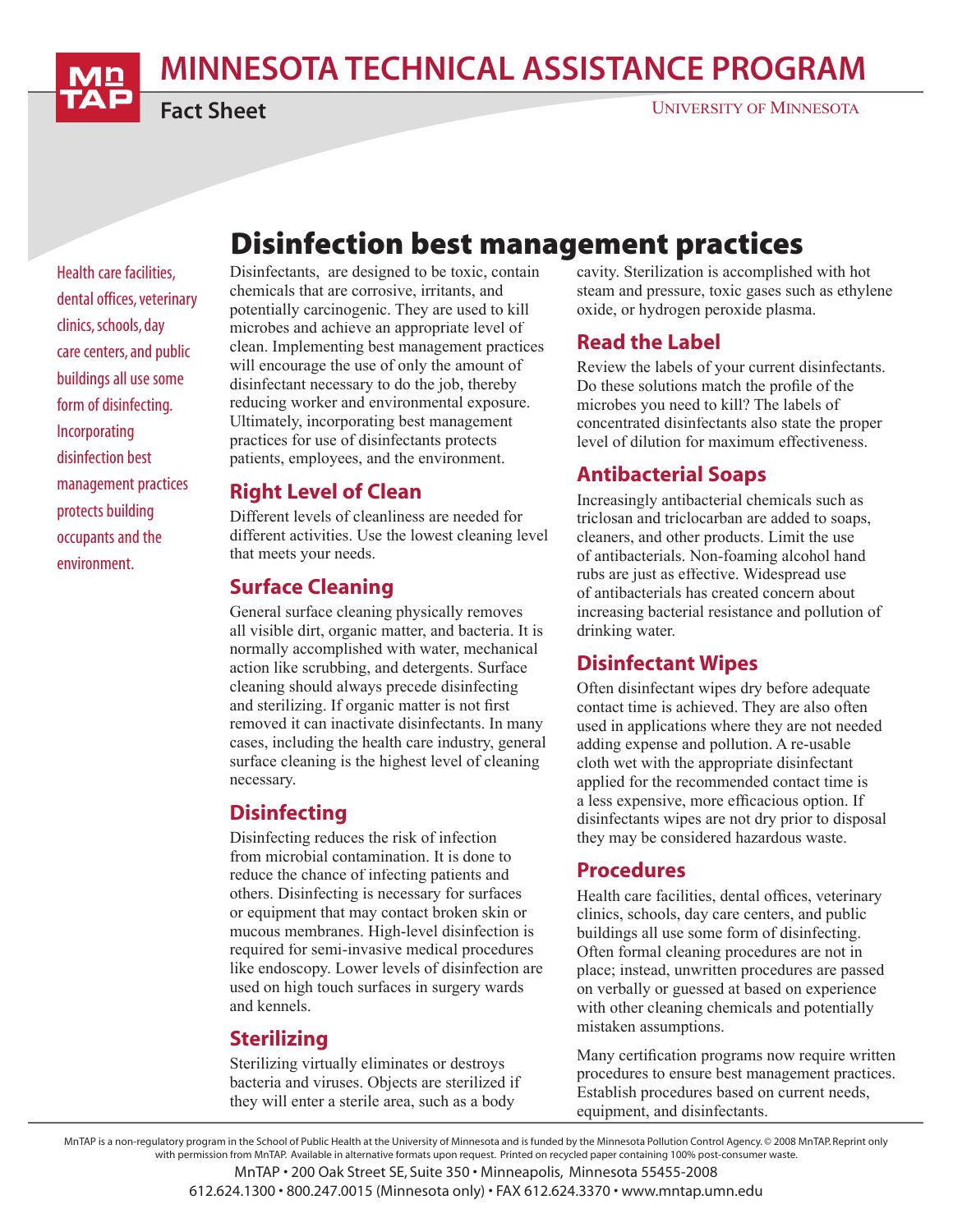## Writing a Procedure

Procedures need to include information on why cleaning is done, what products and tools should be used, and how to use them. Consider the following information when writing a disinfection procedure.

#### *Pre-clean*

Conduct general surface cleaning to remove dirt and debris. This will remove many microorganisms and increase the effectiveness of the disinfectant.

Many products are one-step cleaner/disinfectants. These products are intended for use on relatively clean surfaces. If a surface only requires cleaning then use of cleaner/disinfectant is not necessary. General surface cleaners are often less costly than disinfectants and can be better for the environment. If a surface is visibly dirty it should be pre-cleaned before a disinfectant is used. When using other disinfectants always pre-clean, even if a surface looks clean.

#### *Evaluate the Need to Disinfect*

Determine if a lower level of clean is adequate. Does an item need to be disinfected or is surface cleaning sufficient? If the item only touches intact skin, then surface cleaning is appropriate.

#### *Assess the Level of Disinfection*

Know the target microbes you need to kill. Make a list of the specific targets like Mycobacterium or Parvo virus, and moregeneral targets like bacilli, spores, or viruses. Items used in a semi-sterile area require different levels of disinfecting than hard surfaces in public areas or patient rooms.

#### *Select an Ideal Disinfectant*

Choose a disinfectant that is highly effective and is the least toxic to employees and the environment. Disinfectants that act by oxidizing, such as hydrogen peroxide or peracetic acid, create fewer by-products than quaternary compounds or chlorine bleach. This means fewer toxins reach the sewer. Hydrogen peroxide and peracetic acid are also generally more effective against all types of microbes and are not easily inactivated by organic matter.

Ensure that the disinfectant used is compatible with the surface being cleaned. Improper use of chemicals and scrubbing can damage surfaces. For example, bleach can be corrosive to metal surfaces and scrubbing can remove some coatings. Floor finishes are sensitive to the pH of various chemicals. A cleaner or disinfectant with a pH that is too high or too low can strip the finish off the floor. Chemical damage is not reversible and can be costly to repair. In most cases floors do not need to be disinfected.

#### *Ensure Proper Dispensing*

To protect workers from concentrated solutions, determine what equipment is necessary to ensure proper dilutions and easy use. Do not mix different disinfectants together or mix bleach with a disinfectant. Together they may create toxic gases, such as chlorine.

For employee protection use personal protective equipment like goggles and gloves. To reduce waste, use washable towels or applicators.

#### *Calibrate Carefully*

Calibrate dispensing equipment carefully and often—at least every time a new container of disinfectant is opened. When calibrating, check the equipment for leaks and malfunctions. Equipment can be calibrated with water instead of the chemical to prevent waste.

#### *Measure Accurately and Use Proper Dilution*

Measure concentrates before adding them to the dilution tank. All disinfectants have a concentration that maximizes their ability to disinfect. Adding extra does not help. Using higher dilutions does not necessarily react more quickly or effectively. In fact, it can increase the likelihood of injury, damage to equipment, contaminating drinking water sources, and they increase material cost. Follow manufacturer directions for the lowest concentration of disinfectant to achieve the highest level of antimicrobial activity.

#### *Reduce Volume*

Use the smallest possible amount of disinfectant to obtain the desired level of microbial control. This practice reduces waste, minimizes spills, and exposure. Mix only the amount needed, do not mix a gallon if you only need a quart.

#### *Label Containers*

Once the concentrate is diluted to the proper level label the container with the name, date, and initials of who diluted the solution to track its expiration/outdate. Check the manufacturer's instructions for an outdate.

#### *Allow Time for Disinfectants to React*

Follow label directions carefully. They provide information on proper dilution ratios, time required on the surface to be cleaned and application methods.

## Staff Training

Train staff and clearly post the procedure for disinfectant use at the dispensing station. Ensure staff have access to, and use adequate personal protective equipment. Check the material safety data sheet (MSDS) for the suggested personal protective equipment.

#### Storage

Keep containers closed when not in use. Store disinfectants in original containers, on low shelves. Check containers regularly for breaks, leaks, rust or other corrosion. If a break or leak occurs, transfer the product into another container with the same labeling.